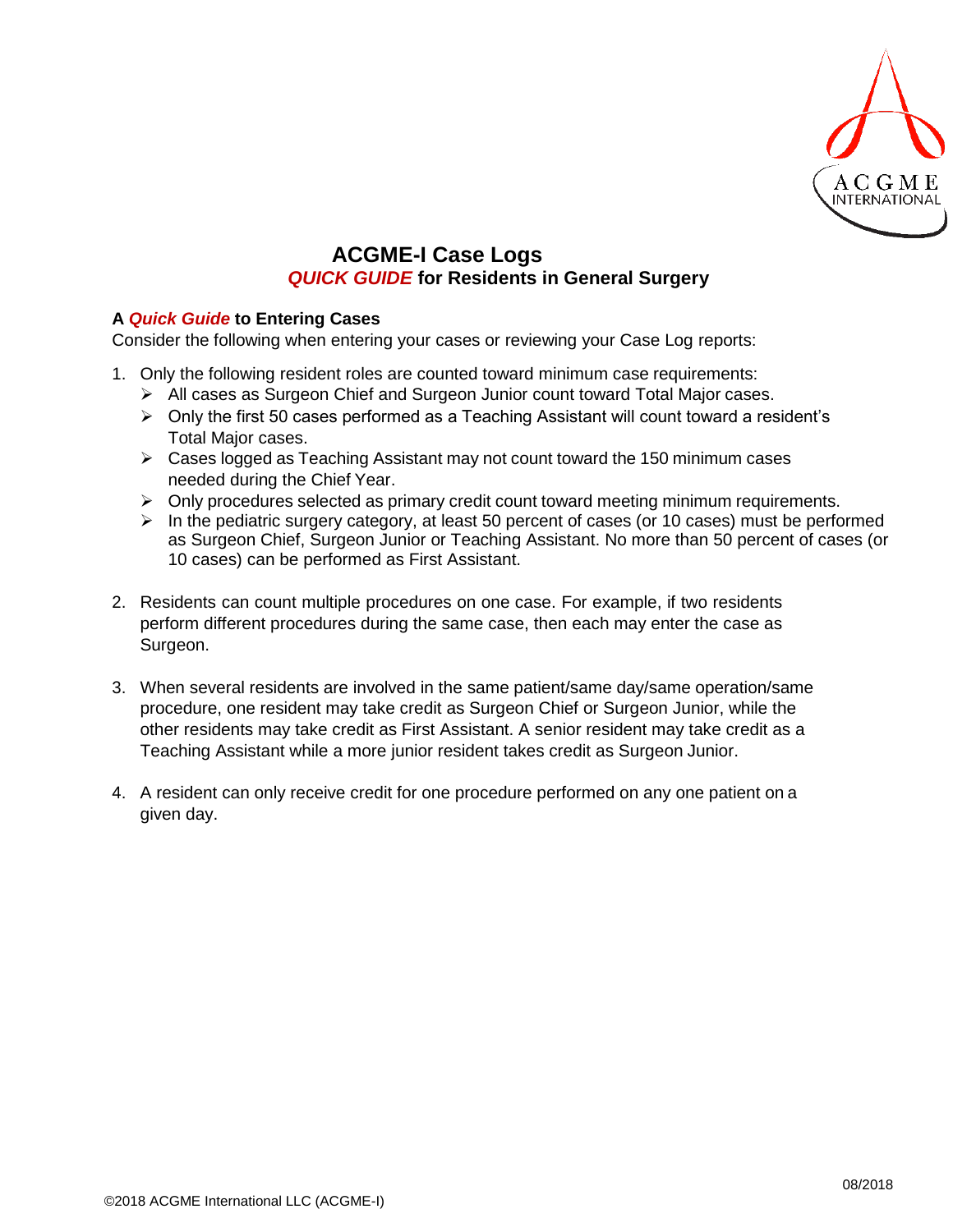## *Quick Guide* to Case Entry Fields

| Resident name is auto-filled upon login.                                                                                                                                                                                                                                                                                                                                                                                                                                                                                                                                                                                                                                                                                                                                                                                                                                                                                                                                                                                                                                                                                                                                                                                                                                                                                                                                                                 |
|----------------------------------------------------------------------------------------------------------------------------------------------------------------------------------------------------------------------------------------------------------------------------------------------------------------------------------------------------------------------------------------------------------------------------------------------------------------------------------------------------------------------------------------------------------------------------------------------------------------------------------------------------------------------------------------------------------------------------------------------------------------------------------------------------------------------------------------------------------------------------------------------------------------------------------------------------------------------------------------------------------------------------------------------------------------------------------------------------------------------------------------------------------------------------------------------------------------------------------------------------------------------------------------------------------------------------------------------------------------------------------------------------------|
|                                                                                                                                                                                                                                                                                                                                                                                                                                                                                                                                                                                                                                                                                                                                                                                                                                                                                                                                                                                                                                                                                                                                                                                                                                                                                                                                                                                                          |
| Select the institution where the procedure was performed.                                                                                                                                                                                                                                                                                                                                                                                                                                                                                                                                                                                                                                                                                                                                                                                                                                                                                                                                                                                                                                                                                                                                                                                                                                                                                                                                                |
| Indicate a unique patient identifier to allow tracking of the patient to the<br>procedure.                                                                                                                                                                                                                                                                                                                                                                                                                                                                                                                                                                                                                                                                                                                                                                                                                                                                                                                                                                                                                                                                                                                                                                                                                                                                                                               |
| Enter your categorical year in the specialty at the time of the case. You<br>can adjust the Resident Year of Case field to a prior year if you wish to<br>backdate a case.                                                                                                                                                                                                                                                                                                                                                                                                                                                                                                                                                                                                                                                                                                                                                                                                                                                                                                                                                                                                                                                                                                                                                                                                                               |
| Select the attending physician who supervised the case. All attending<br>physicians should be available from the dropdown box. If the attending is<br>not listed, inform the program coordinator who can add the faculty<br>member to ADS.                                                                                                                                                                                                                                                                                                                                                                                                                                                                                                                                                                                                                                                                                                                                                                                                                                                                                                                                                                                                                                                                                                                                                               |
| Enter the date the procedure was performed. Do not enter the date you<br>are entering the case into the system.                                                                                                                                                                                                                                                                                                                                                                                                                                                                                                                                                                                                                                                                                                                                                                                                                                                                                                                                                                                                                                                                                                                                                                                                                                                                                          |
| Indicate your role in the case<br>$\triangleright$ Surgeon Chief: The resident performed the case in the role of<br>Surgeon during the 12 months of Chief Year. All cases performed in<br>the role of Surgeon Chief count toward the resident's minimum case<br>requirements.<br>Surgeon Junior: For cases performed prior to the Chief Year, the<br>➤<br>resident has substantial responsibility for the case and performs over<br>50% of the surgical procedure. All cases performed in the role of<br>Surgeon count toward the resident's minimum case requirements.<br>First Assistant: The resident assists during the procedure with<br>≻<br>another surgeon who is an attending or a more senior resident who is<br>responsible for the case. The Assistant performs less than 50% of<br>the surgical procedure. Cases performed in the role of First<br>Assistant do not count toward the total number of major cases.<br>$\triangleright$ Teaching Assistant: A senior resident who instructs another resident<br>who is taking credit for the case as Surgeon. The Teaching Assistant<br>performs less than 50% of the surgical procedure. Up to 50 cases<br>entered by the chief resident as a Teaching Assistant are credited<br>toward the total requirement of 750 cases. Cases logged as<br>Teaching Assistant do not count toward the 150 minimum cases<br>needed during the chief year. |
| Adult – greater than or equal to 13 years of age at the time of surgery<br>➤<br>Pediatric – less than 13 years of age at the time of surgery<br>➤                                                                                                                                                                                                                                                                                                                                                                                                                                                                                                                                                                                                                                                                                                                                                                                                                                                                                                                                                                                                                                                                                                                                                                                                                                                        |
| If multiple procedures are performed during a case, residents must<br>select one as primary. Only Primary procedures are counted toward<br>minimum requirements.<br>$\triangleright$ Primary – the procedure or treatment that is the main reason for<br>providing care to the patient on the date indicated.<br>$\triangleright$ Secondary – all other subordinate procedures or treatments<br>performed on the date indicated.                                                                                                                                                                                                                                                                                                                                                                                                                                                                                                                                                                                                                                                                                                                                                                                                                                                                                                                                                                         |
|                                                                                                                                                                                                                                                                                                                                                                                                                                                                                                                                                                                                                                                                                                                                                                                                                                                                                                                                                                                                                                                                                                                                                                                                                                                                                                                                                                                                          |